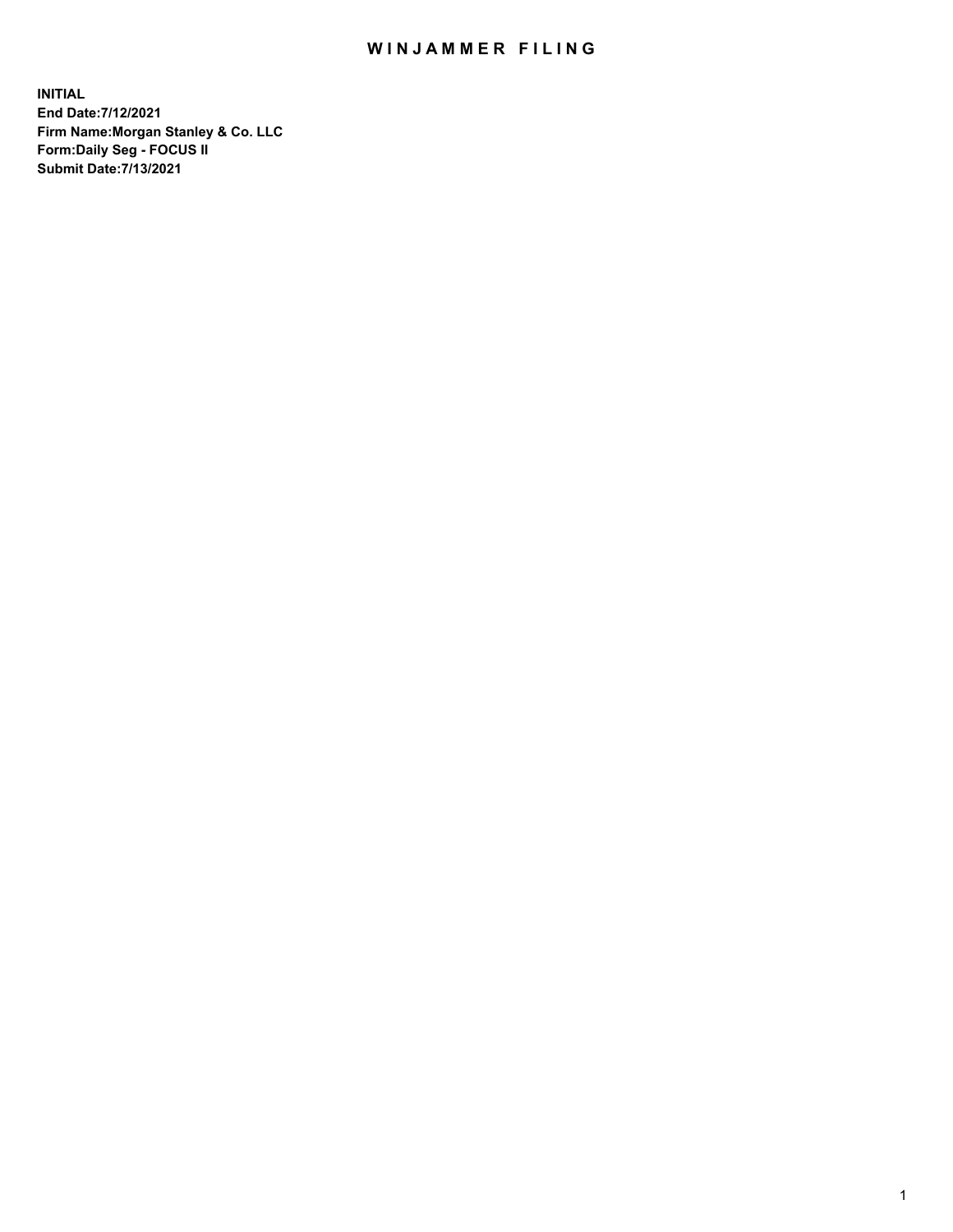**INITIAL End Date:7/12/2021 Firm Name:Morgan Stanley & Co. LLC Form:Daily Seg - FOCUS II Submit Date:7/13/2021 Daily Segregation - Cover Page**

| Name of Company                                                                                                                                                                                                                                                                                                                | <b>Morgan Stanley &amp; Co. LLC</b>                    |
|--------------------------------------------------------------------------------------------------------------------------------------------------------------------------------------------------------------------------------------------------------------------------------------------------------------------------------|--------------------------------------------------------|
| <b>Contact Name</b>                                                                                                                                                                                                                                                                                                            | <b>Ikram Shah</b>                                      |
| <b>Contact Phone Number</b>                                                                                                                                                                                                                                                                                                    | 212-276-0963                                           |
| <b>Contact Email Address</b>                                                                                                                                                                                                                                                                                                   | Ikram.shah@morganstanley.com                           |
| FCM's Customer Segregated Funds Residual Interest Target (choose one):<br>a. Minimum dollar amount: : or<br>b. Minimum percentage of customer segregated funds required:%; or<br>c. Dollar amount range between: and; or<br>d. Percentage range of customer segregated funds required between:% and%.                          | 235,000,000<br><u>0</u><br><u>00</u><br><u>00</u>      |
| FCM's Customer Secured Amount Funds Residual Interest Target (choose one):<br>a. Minimum dollar amount: ; or<br>b. Minimum percentage of customer secured funds required:%; or<br>c. Dollar amount range between: and; or<br>d. Percentage range of customer secured funds required between:% and%.                            | 140,000,000<br><u>0</u><br><u>00</u><br>0 <sub>0</sub> |
| FCM's Cleared Swaps Customer Collateral Residual Interest Target (choose one):<br>a. Minimum dollar amount: ; or<br>b. Minimum percentage of cleared swaps customer collateral required:% ; or<br>c. Dollar amount range between: and; or<br>d. Percentage range of cleared swaps customer collateral required between:% and%. | 92,000,000<br><u>0</u><br><u>00</u><br>00              |

Attach supporting documents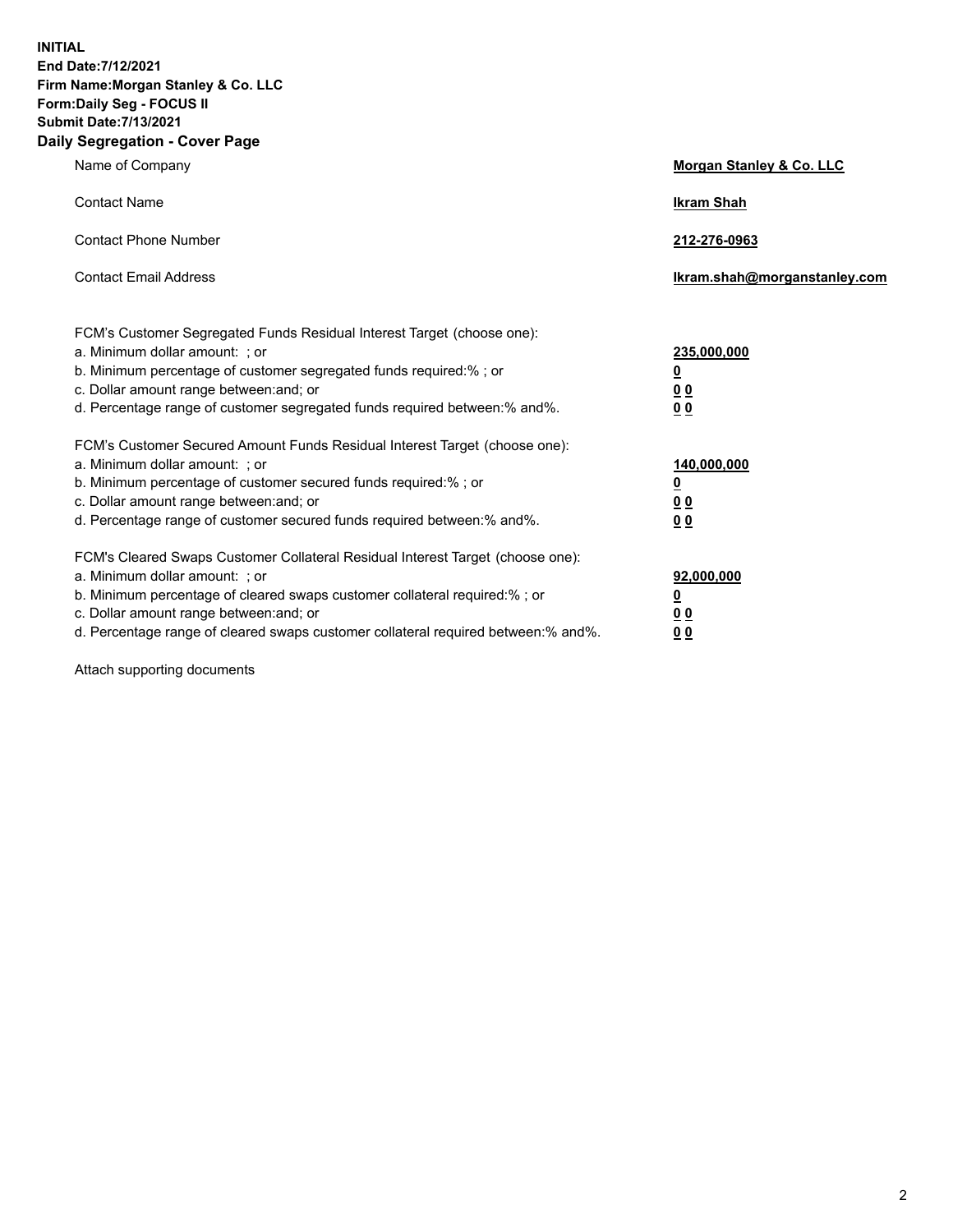## **INITIAL End Date:7/12/2021 Firm Name:Morgan Stanley & Co. LLC Form:Daily Seg - FOCUS II Submit Date:7/13/2021**

## **Daily Segregation - Secured Amounts**

|    | Foreign Futures and Foreign Options Secured Amounts<br>Amount required to be set aside pursuant to law, rule or regulation of a foreign | $0$ [7305]                   |
|----|-----------------------------------------------------------------------------------------------------------------------------------------|------------------------------|
|    | government or a rule of a self-regulatory organization authorized thereunder                                                            |                              |
| 1. | Net ledger balance - Foreign Futures and Foreign Option Trading - All Customers                                                         |                              |
|    | A. Cash                                                                                                                                 | 4,520,993,028 [7315]         |
|    | B. Securities (at market)                                                                                                               | 2,217,127,280 [7317]         |
| 2. | Net unrealized profit (loss) in open futures contracts traded on a foreign board of trade                                               | 943,361,464 [7325]           |
| 3. | Exchange traded options                                                                                                                 |                              |
|    | a. Market value of open option contracts purchased on a foreign board of trade                                                          | 27,682,880 [7335]            |
|    | b. Market value of open contracts granted (sold) on a foreign board of trade                                                            | $-19,053,935$ [7337]         |
| 4. | Net equity (deficit) (add lines 1.2. and 3.)                                                                                            | 7,690,110,717 [7345]         |
| 5. | Account liquidating to a deficit and account with a debit balances - gross amount                                                       | 66,374,233 [7351]            |
|    | Less: amount offset by customer owned securities                                                                                        | <u>-65,715,329</u> [7352] 65 |
| 6. | Amount required to be set aside as the secured amount - Net Liquidating Equity                                                          | 7,690,769,621 [7355]         |
|    | Method (add lines 4 and 5)                                                                                                              |                              |
| 7. | Greater of amount required to be set aside pursuant to foreign jurisdiction (above) or line<br>6.                                       | 7,690,769,621 [7360]         |
|    | FUNDS DEPOSITED IN SEPARATE REGULATION 30.7 ACCOUNTS                                                                                    |                              |
| 1. | Cash in banks                                                                                                                           |                              |
|    | A. Banks located in the United States                                                                                                   | <b>240,878,784</b> [7500]    |
|    | B. Other banks qualified under Regulation 30.7                                                                                          | 478,592,927 [7520] 7         |
|    |                                                                                                                                         | [7530]                       |
| 2. | Securities                                                                                                                              |                              |
|    | A. In safekeeping with banks located in the United States                                                                               | 654,942,242 [7540]           |
|    | B. In safekeeping with other banks qualified under Regulation 30.7                                                                      | 43,125,172 [7560] 69         |
|    |                                                                                                                                         | [7570]                       |
| 3. | Equities with registered futures commission merchants                                                                                   |                              |
|    | A. Cash                                                                                                                                 | 15,040,027 [7580]            |
|    | <b>B.</b> Securities                                                                                                                    | $0$ [7590]                   |
|    | C. Unrealized gain (loss) on open futures contracts                                                                                     | 178,038 [7600]               |
|    | D. Value of long option contracts                                                                                                       | $0$ [7610]                   |
|    | E. Value of short option contracts                                                                                                      | 0 [7615] 15,218,065 [        |
| 4. | Amounts held by clearing organizations of foreign boards of trade                                                                       |                              |
|    | A. Cash                                                                                                                                 | $0$ [7640]                   |
|    | <b>B.</b> Securities                                                                                                                    | $0$ [7650]                   |
|    | C. Amount due to (from) clearing organization - daily variation                                                                         | $0$ [7660]                   |
|    | D. Value of long option contracts                                                                                                       | $0$ [7670]                   |
|    | E. Value of short option contracts                                                                                                      | 0 [7675] 0 [7680]            |
| 5. | Amounts held by members of foreign boards of trade                                                                                      |                              |
|    | A. Cash                                                                                                                                 | 4,002,541,563 [7700]         |
|    | <b>B.</b> Securities                                                                                                                    | 1,519,059,866 [7710]         |
|    | C. Unrealized gain (loss) on open futures contracts                                                                                     | 943,183,426 [7720]           |
|    | D. Value of long option contracts                                                                                                       | 27,682,880 [7730]            |
|    | E. Value of short option contracts                                                                                                      | -19,053,935 [7735] 6,        |
|    |                                                                                                                                         | $[7740]$                     |
| 6. | Amounts with other depositories designated by a foreign board of trade                                                                  | $0$ [7760]                   |
| 7. | Segregated funds on hand                                                                                                                | $0$ [7765]                   |
| 8. | Total funds in separate section 30.7 accounts                                                                                           | 7,906,170,990 [7770]         |
| 9. | Excess (deficiency) Set Aside for Secured Amount (subtract line 7 Secured Statement<br>Page 1 from Line 8)                              | 215,401,369 [7380]           |

- 10. Management Target Amount for Excess funds in separate section 30.7 accounts **140,000,000** [7780]
- 11. Excess (deficiency) funds in separate 30.7 accounts over (under) Management Target **75,401,369** [7785]

Less: amount offset by customer owned securities **-65,715,329** [7352] **658,904** [7354] **69,621** [7355]

## **69,621** [7360]

**8,784** [7500] B. Other banks qualified under Regulation 30.7 **478,592,927** [7520] **719,471,711**

B. In safekeeping with other banks qualified under Regulation 30.7 **43,125,172** [7560] **698,067,414**

E. Value of short option contracts **0** [7615] **15,218,065** [7620]

 A. Cash **4,002,541,563** [7700] **59,866** [7710] **0. 426** [7720] E. Value of short option contracts **-19,053,935** [7735] **6,473,413,800 215,401,369** [7380]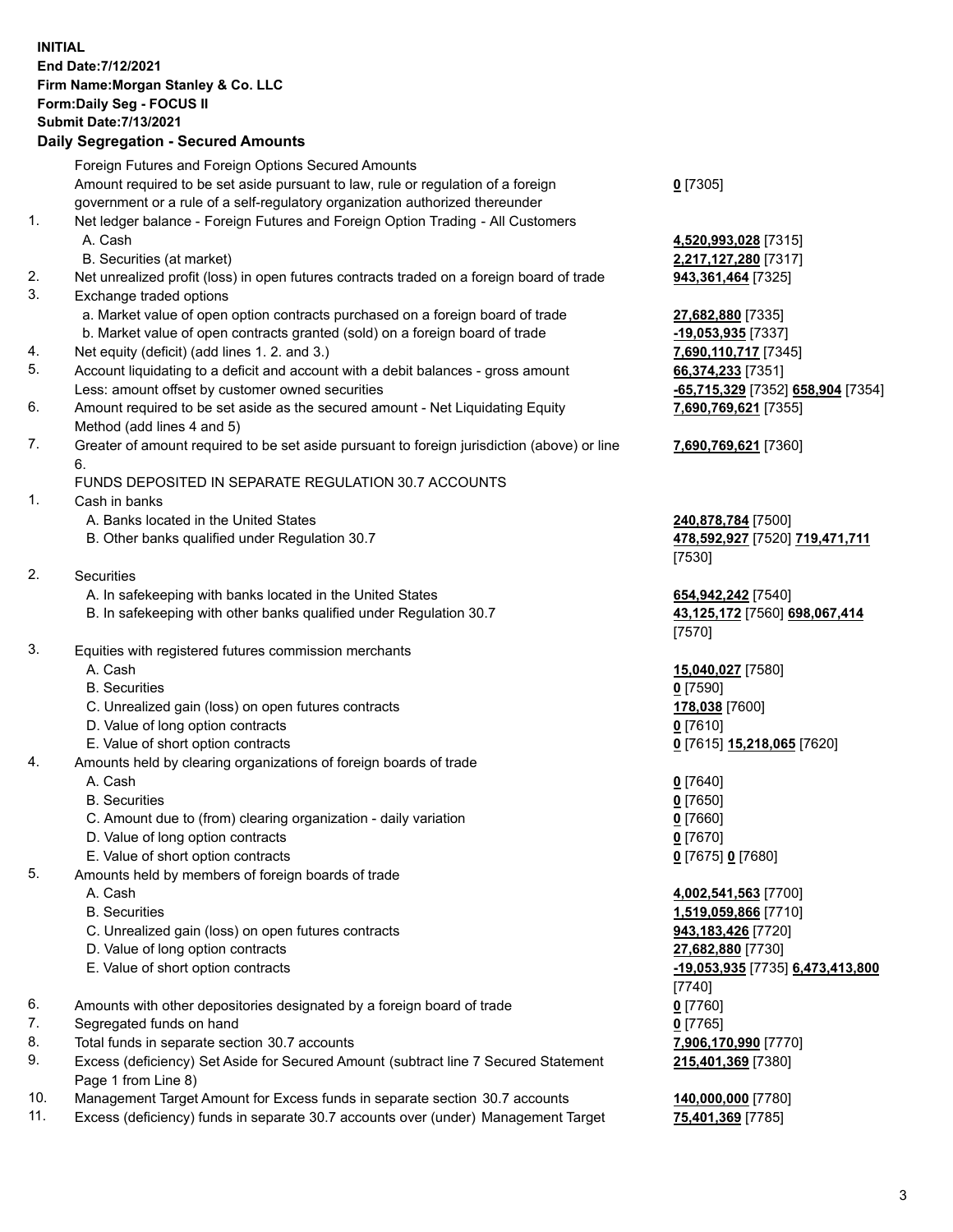**INITIAL End Date:7/12/2021 Firm Name:Morgan Stanley & Co. LLC Form:Daily Seg - FOCUS II Submit Date:7/13/2021 Daily Segregation - Segregation Statement** SEGREGATION REQUIREMENTS(Section 4d(2) of the CEAct) 1. Net ledger balance A. Cash **14,800,764,736** [7010] B. Securities (at market) **7,867,237,582** [7020] 2. Net unrealized profit (loss) in open futures contracts traded on a contract market **2,841,278,294** [7030] 3. Exchange traded options A. Add market value of open option contracts purchased on a contract market **1,034,707,492** [7032] B. Deduct market value of open option contracts granted (sold) on a contract market **-453,270,402** [7033] 4. Net equity (deficit) (add lines 1, 2 and 3) **26,090,717,702** [7040] 5. Accounts liquidating to a deficit and accounts with debit balances - gross amount **151,831,199** [7045] Less: amount offset by customer securities **-145,588,275** [7047] **6,242,924** [7050] 6. Amount required to be segregated (add lines 4 and 5) **26,096,960,626** [7060] FUNDS IN SEGREGATED ACCOUNTS 7. Deposited in segregated funds bank accounts A. Cash **2,823,836,771** [7070] B. Securities representing investments of customers' funds (at market) **0** [7080] C. Securities held for particular customers or option customers in lieu of cash (at market) **2,561,844,845** [7090] 8. Margins on deposit with derivatives clearing organizations of contract markets A. Cash **15,077,153,879** [7100] B. Securities representing investments of customers' funds (at market) **0** [7110] C. Securities held for particular customers or option customers in lieu of cash (at market) **4,816,399,992** [7120] 9. Net settlement from (to) derivatives clearing organizations of contract markets **116,197,620** [7130] 10. Exchange traded options A. Value of open long option contracts **1,034,707,492** [7132] B. Value of open short option contracts **-453,270,402** [7133] 11. Net equities with other FCMs A. Net liquidating equity **12,245,777** [7140] B. Securities representing investments of customers' funds (at market) **0** [7160] C. Securities held for particular customers or option customers in lieu of cash (at market) **0** [7170] 12. Segregated funds on hand **488,992,745** [7150] 13. Total amount in segregation (add lines 7 through 12) **26,478,108,719** [7180] 14. Excess (deficiency) funds in segregation (subtract line 6 from line 13) **381,148,093** [7190]

- 15. Management Target Amount for Excess funds in segregation **235,000,000** [7194]
- 16. Excess (deficiency) funds in segregation over (under) Management Target Amount Excess

**146,148,093** [7198]